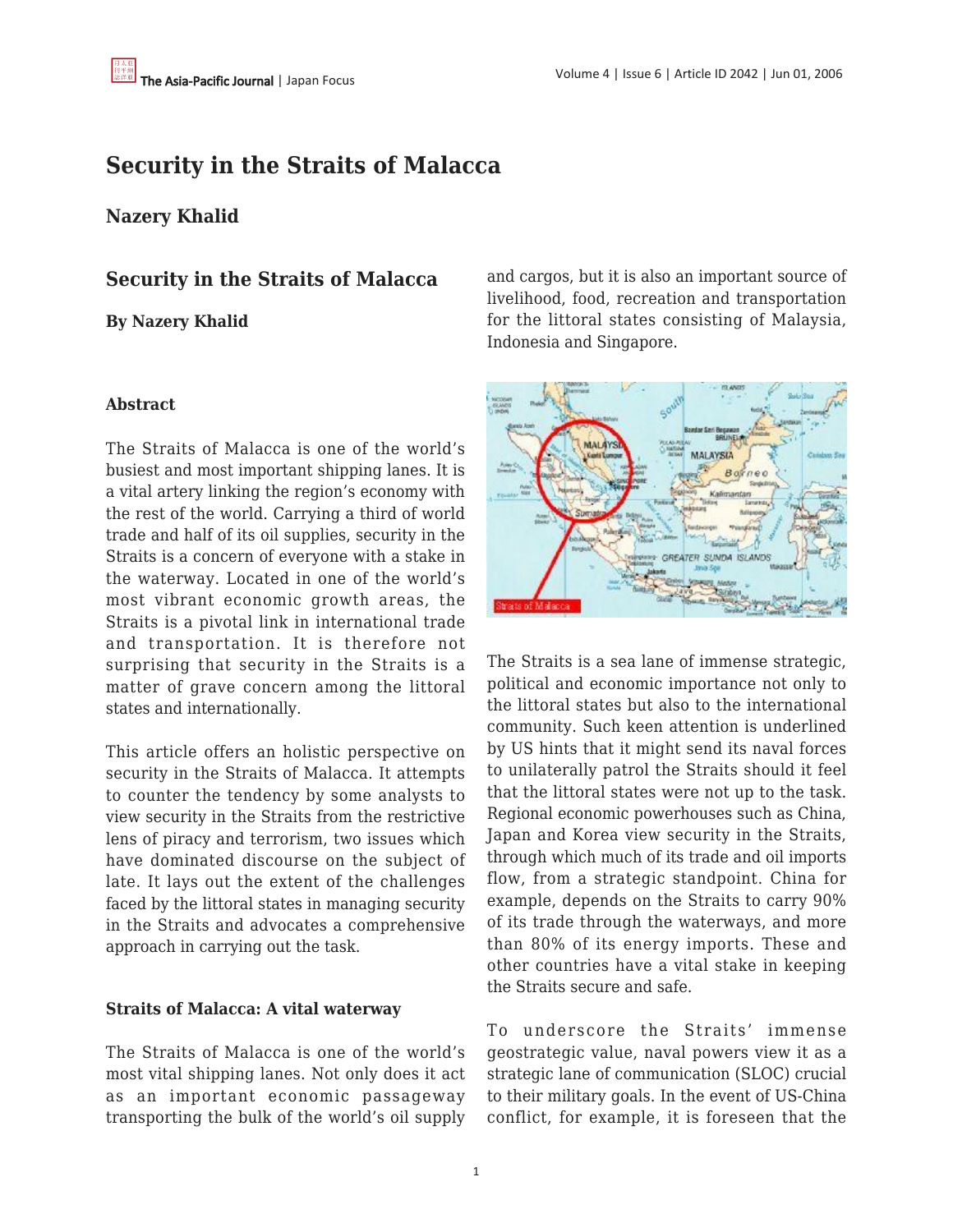

Straits would become a major theater for their power projection, with US efforts to deny China access to Middle East oil by controlling the Straits.



Such interests of international users and foreign powers often collide with those of the littoral states. Naturally, the differences in interests have given rise to some disparity in perception and emphasis towards the security threats facing the Straits, and the approaches and responses to confront them. Security threats in the Straits

The Straits of Malacca face myriad threats that pose concerns for the littoral states and to all with any stake and interest in the Straits.

Over 63,000 ships traversed the Straits annually [1], and traffic volume is set to increase in the years ahead, as maritime trade and demand for shipping services in the region grows, notably with the China's projected rise as an economic superpower. The everincreasing traffic in the waterway adds to the challenge in navigating this waterway a width of only one kilometer at its narrowest point, making the Straits vulnerable to collision and vessels running aground, either of which could threaten its ecosystem. The vulnerability of the Straits' environment and the need to protect it have long been recognized by the international community.

The Straits also face security threats that include the smuggling of weapons and contraband goods and human trafficking. The Straits' long and narrow coastline provides physical features conducive to the proliferation of such activities.

The 11 September 2001 attacks on US commercial, political and military interests have spurred the maritime sector everywhere to reassess its vulnerabilities against potential acts of hostility and sabotage. Nowhere is the issue of maritime security given sharper focus than in the strategic, high-risk waters of the Straits of Malacca.

In the wake of the 9-11 attacks, this crucial passage has suffered from bad PR and been deemed a high-risk area due to its 'image' of being a piracy-prone area and the perceived threat of terrorism in its waters. The custodians of the Straits face immense challenge to neutralize many potential threats, but of the major concerns in the Straits, ensuring the safe passage for vessels traversing it is the most pivotal. Already saddled with the threat of piracy, which has long been a bane for users along the waterway, the potential threats from terrorism and war increase the burdens on the littoral states to maintaining security in the waterway.

The intense concentration in cargo traffic in the Straits has spawned a complex web of hub and feeder shipping networks within the region and with the rest of the world. The Straits thus present opportunities to both pirates and terrorists, while media coverage speculating on links between piracy and terrorist attacks in the Straits fan the flames of fear.

It is crucial at this juncture to separate piracy [2] from terrorism [3]. A literature review of the two phenomena reveals that pirates act primarily for monetary and commercial reasons, while terrorists are primarily driven by political and ideological goals rather than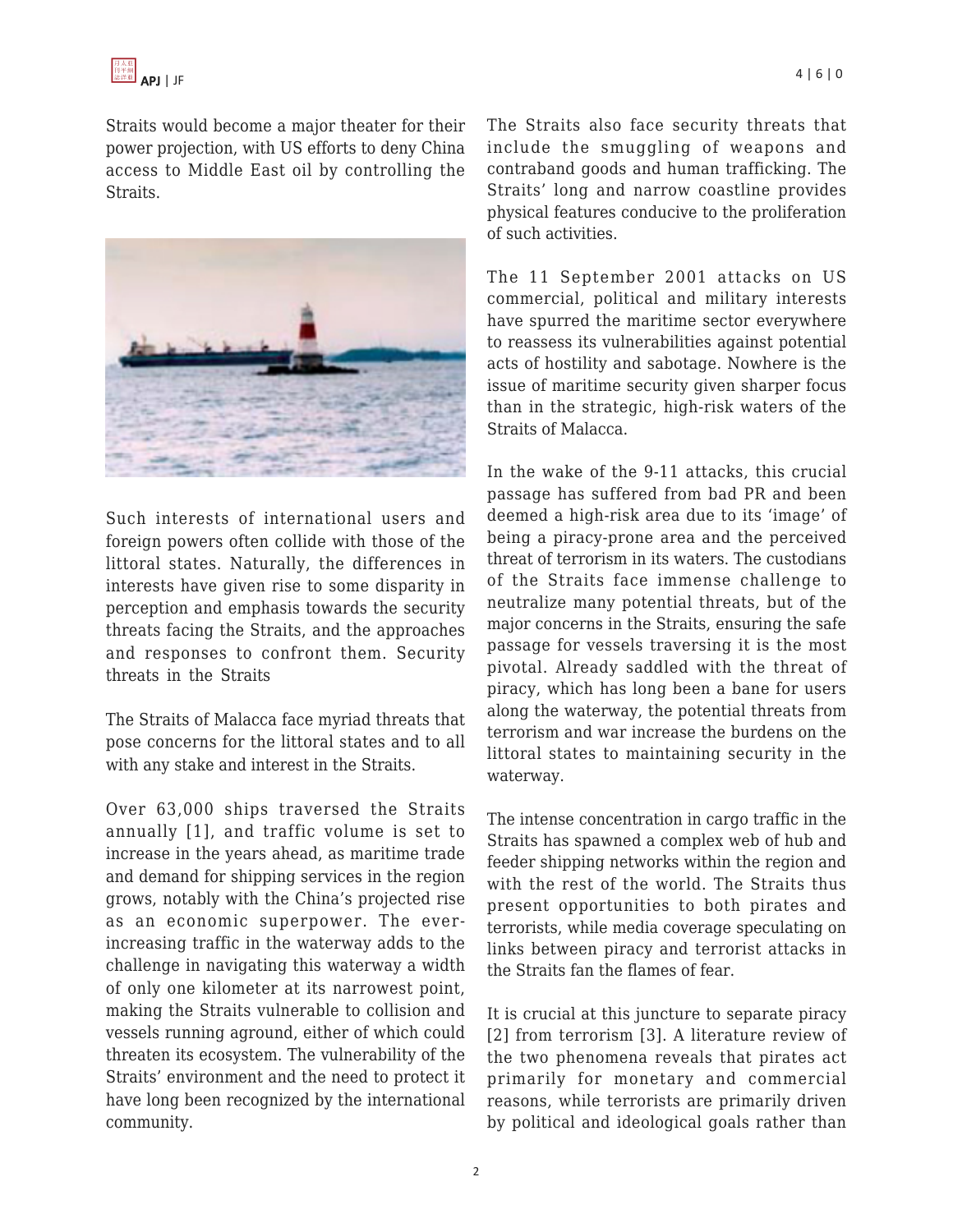commercial gains. Although there are perceived links between piracy and terrorism, especially after 9/11, they are distinctly separate both in their motivations and as defined by international law.

Thus far, a definitive link between the two has yet to be established, although security analysts have speculated on the possibility of terrorists 'subcontracting' their work to pirates, leading to anxiety based on worst-case scenarios and questionable threat perception.

### **The burden of maintaining security in the Straits**

International users consider the Straits an international sea lane, which they have the right to use, as provided for in Part III of the United Nations Convention on the Law of the Sea (UNCLOS) 1982 on transit passage of straits used for international navigation. Nevertheless, the efforts to maintain and secure the waterway have always been undertaken by the littoral states, and it is they who have shouldered the bulk of the costs involved as well.

The high expectations from international users and the ever-burgeoning traffic in the Straits have combined to exert considerable pressure on the littoral states to provide the maritime infrastructure to ensure security and navigation safety in the waterway. This taxes the resources of littoral states, which include developing nations with limited resources.

In addition to these security threats, post 9-11 perception of the Straits as a high-risk area due to threats of piracy and worries over possible terrorist attacks have added to this burden. Many new initiatives have been introduced to improve security in the sea lane, but it is regrettable that the international users, save Japan, which provides assistance in order to enhance navigation safety via funding from the Nippon Foundation through the Malacca Straits Council, have thus far not matched their usage of the Straits with contribution to the costs of maintaining and securing it. Japan has provided significant funding and resources to install and maintain navigational flow in the Straits, as well as pollution preventive measures.Despite the negative publicity given to the security situation in the Straits due to pirate attacks and heightened threat perception post 9-11, few attacks have occurred in the area. Given the very small number of other incidents, such as collision and pollution in the Straits, compared with the tremendous traffic volume, the measures taken and infrastructure put in place by the littoral states can be lauded as effective.

These measures have involved very high costs to procure, initiate, maintain and sustain.

## **Efforts by littoral states to enhance security in the Straits**

The littoral states of the Straits have undertaken various initiatives aimed at curbing the menace of piracy and securing the waterway from the threats of terror. They include:

• The formation of the Malaysian Maritime Enforcement Agency, a Coast Guard-type organization providing sea-going maritime constabulary services to assure the safety of vessels transiting Malaysian waters.

• The implementation of MALSINDO, a coordinated patrol scheme involving the navies of Singapore, Malaysia and Indonesia. The trilateral initiative, launched in July 2004, is a joint special task force by the littoral states to safeguard the Straits and provide effective policing along the waterway.

MALSINDO complements several previous bilateral coordinated patrols conducted between littoral states. It entails the coordination of patrols by a littoral state in its jurisdiction and sovereignty area with patrol partners in other areas, with the command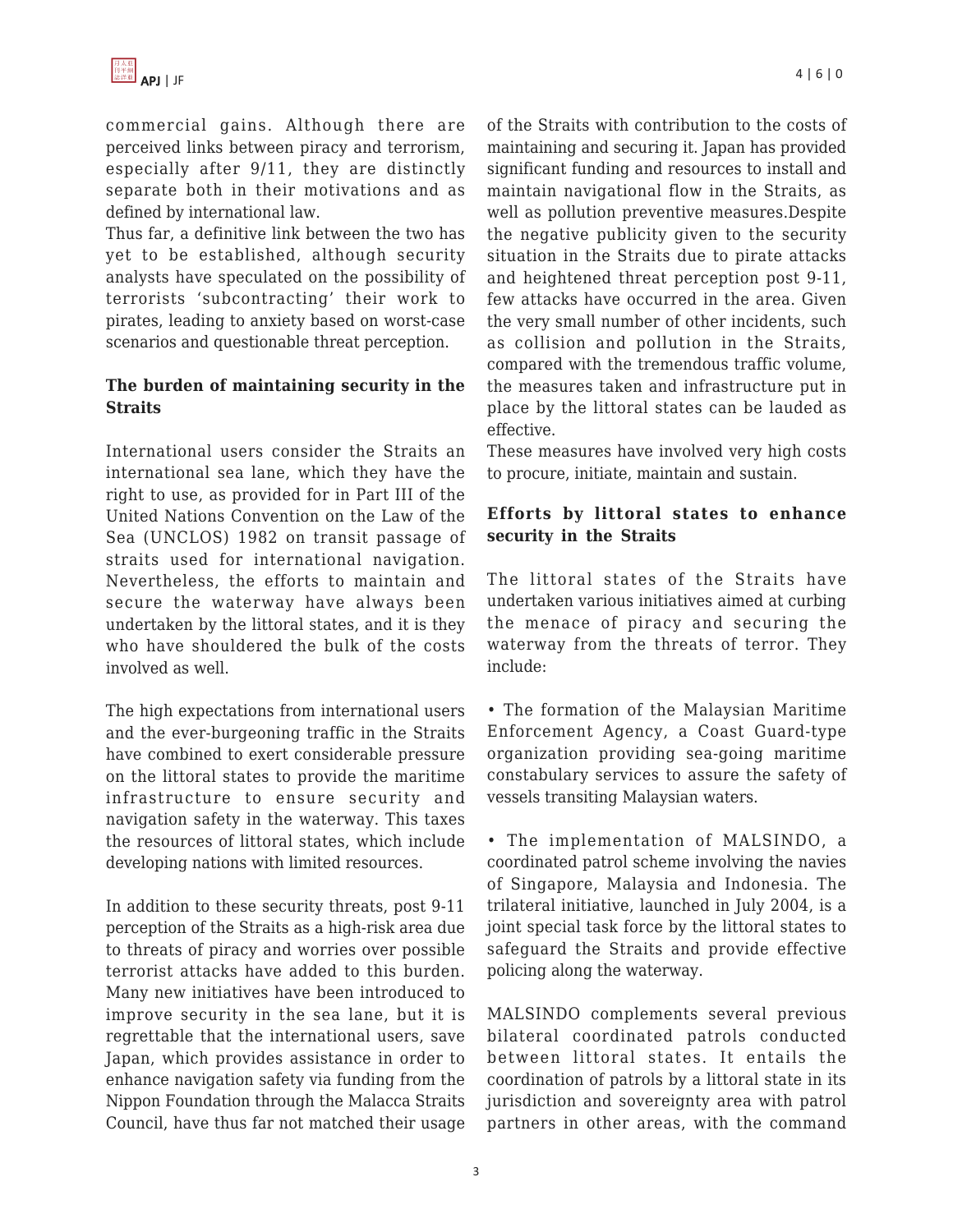centered in the respective countries. This initiative has resulted in more coordinated and structured patrols. Frequent evaluation of progress provides a comprehensive assessment of the effectiveness of the coordinated patrols.

• The 'Eyes in the Sky' (EIS) initiative, a maritime air operation for surveillance over the Straits of Malacca and Singapore. This initiative, involving the three littoral states and Thailand, seeks to detect and deter acts of piracy and transnational criminal activities in the Straits.

EIS was mooted by the Deputy Prime Minister of Malaysia during the Shangri-la Dialogue July 2005 in Singapore to complement MALSINDO. Commencing in September 2005, it features the conduct of combined maritime air patrol by the armed forces and maritime enforcement agencies of the littoral and invited international participating nations. EIS is an open arrangement that may involve the participation of other countries on a voluntary basis, if deemed necessary by the littoral states. Nations participating in the program provide their respective air assets to conduct operations involving flight profile, pre-flight administration, operation centers, monitoring and action agencies and communication. Each EIS flight will involve a Combined Mission Patrol Team on board, a Mission Commander in charge of the safe conduct of the mission and the after-flight report, and observers from each participating nation.

The speed with which the EIS was implemented underlined the seriousness of the littoral states to combat piracy and trans-national criminal activities in the Straits region. It also reflects their genuine commitment to forge regional maritime security cooperation and enforcement.

• The proposal to set up an Information Sharing Center in Singapore by December 2006 is set out in the Cooperation Agreement on Combating Piracy and armed robbery against Ships in Asia.

• The proposed Long Range Identification and Tracking (LRITS) of ships initiative by Maritime Security Committee of IMO. LRITS will allow ships to identify each other's registration and the type of cargo being carried.

• The increase in the capacity and scope of several security systems already in place involving sea surveillance, vessel traffic and ship reporting.

• The increase in initiatives at the bilateral level, such as Indonesia and Singapore's effort to launch a surveillance radar system in a bid to boost waterways security in the Singapore Straits linking the Straits of Malacca to the South China Sea.

• The increased patrols by Malaysian Marine Police in the Straits which have resulted in several arrests of pirates and armed gang robberies. In 2005, several attacks were foiled by the Malaysian Marine Police, in one case leading to the prosecution of the perpetrators.In addition, several regional initiatives have sought to boost security. These include agreement on information exchange and establishment of communication procedures, treaty of mutual assistance in criminal matters and regional forum framework on measures against terrorism, counterterrorism and transnational crime. A South East Asian Regional Center for Counter-Terrorism has been set up, while agreements have been reached between ASEAN members and dialogue partners such as the US and EU with reference to cooperation against terrorism in the field of security.

### **Categorization of the Straits of Malacca as a 'war risk zone'**

The Joint War Committee (JWC) of Lloyd's Market Association (LMA), the influential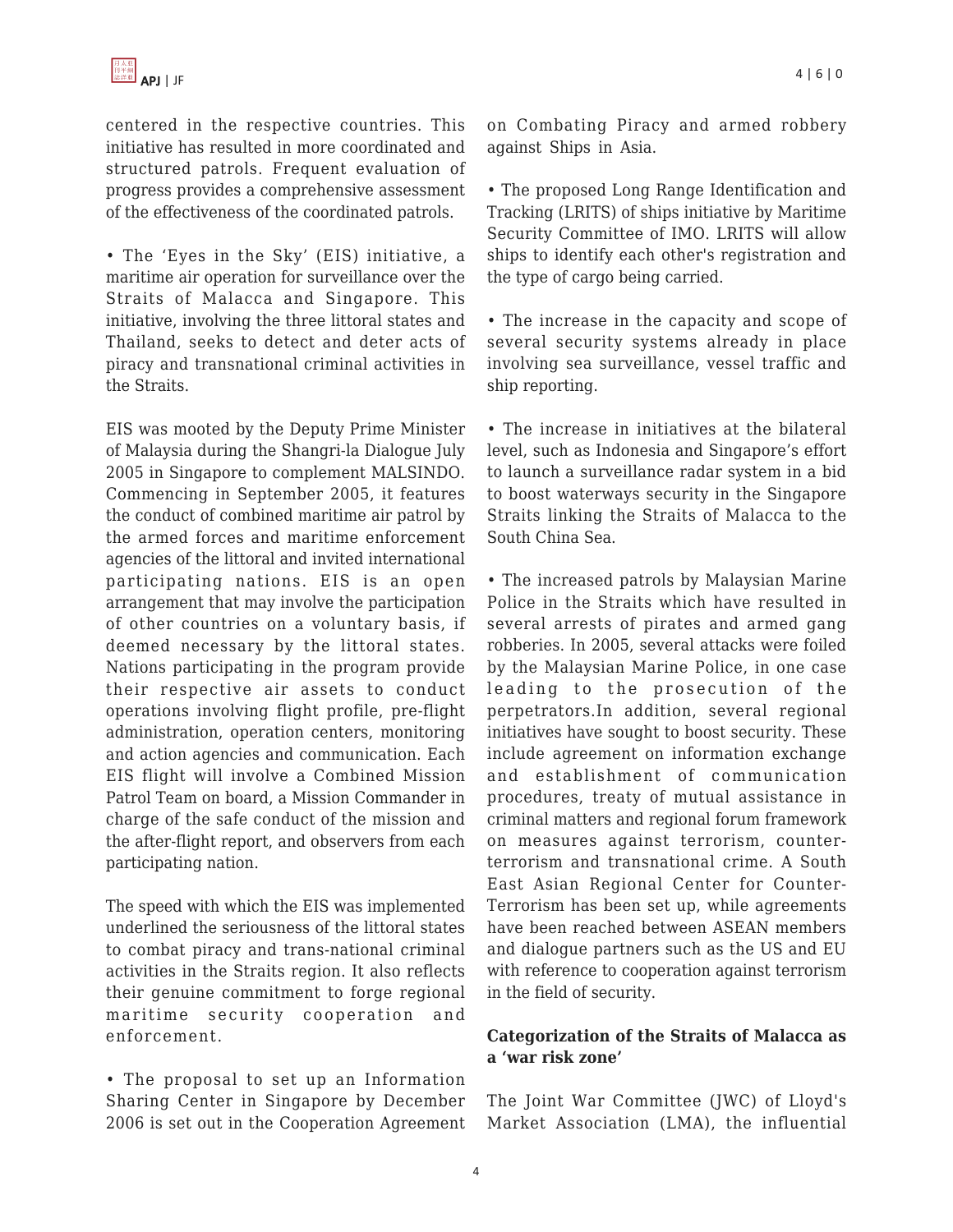London-based insurance trade association, issued a list on 20 June 2005, which included 21 areas worldwide in jeopardy of "war, strike, terrorism and related perils". The areas specified included the Straits of Malacca and adjacent ports in Indonesia.

The decision to add the Straits to the committee's list of high-risk areas was taken following recommendations by a private defense consultant, Aegis Defence Services, which carried out risk assessments on the area and suggested that it was a potential site for a terrorist attack. The Aegis report stated that due to the fact that there had been an intensification of the weaponry and techniques used by pirates in the Straits, they are now largely indistinguishable from terrorists. This evaluation was made without broad consultation with security experts and failed to distinguish clearly between piracy and terrorism. It also did not take into consideration the efforts undertaken by the littoral states to improve security in the Straits before and since 9-11.

Shipowners in the region have been up in arms ever since JWC's declaration opened the door to insurers placing a war risk assessment on vessels navigating the Straits to charge additional war risk insurance premiums. Initial fears within the maritime community that the declaration could result in dramatically higher insurance costs for the many thousands of ships that transit the straits on an annual basis have proven valid. Although the JWC has a purely advisory role and insurers remain free to decide whether to seek additional premiums, industry sources have reported receiving notice of cancellation of insurance for the Straits of Malacca after the list was publicized.

An increasing number of insurers has begun charging additional war risk premiums for vessels using the Straits since the declaration. The Lloyd's London underwriting market was reported to be quoting additional premiums, calculated as a percentage of the value of a ship's hull and machinery, of 0.05% for base war risk cover and 0.01% for each transit of the Straits. This translates into around US\$12,500 for the base war-risk premium for a small 1,100 TEU container feeder vessel and US\$2,500 for each passage through the Straits. In the case of a VLCC (very large crude carrier or 'supertanker'), this would rise to about US\$63,000 for the base premium and US\$12,600 for each transit [4].

Some big-name shipping insurance underwriters had been known to raise their premium based on JWC's categorization on the Straits of Malacca. For example, Japan's top non-life insurers – Tokio Marine, Nichido Fire Insurance Co, Mitsui Sumitomo Insurance Co and Sompo Insurance – have informed the Japanese Shipowners' Association that additional premiums would be levied for Japanese-insured ships transiting the Straits. As it stands, many smaller operators with vessels typically under 20,000 GRT in size and trading solely in regional waters do not have war risk insurance. The owners of these vessels, forming the majority of the vessels using the Straits, see themselves as small players, hence not at risk of attacks.

With terrorism being added to the definition of war risk insurance, in a scenario where a vessel is damaged from what appears to be a pirate attack, it would be possible for an underwriter to refuse to entertain the claim as it could interpret it to be a terrorist act. Hence, the burden rests on the insured to prove that his vessel was damaged or lost as a consequence of an insured peril. This forces owners to review carefully their insurance covers.

The governments of Malaysia, Singapore and Indonesia have called on the JWC to review its position on the Straits of Malacca. In an August 2005 joint communique, the foreign ministers of these states urged the committee to "review its risk assessment accordingly". The ministers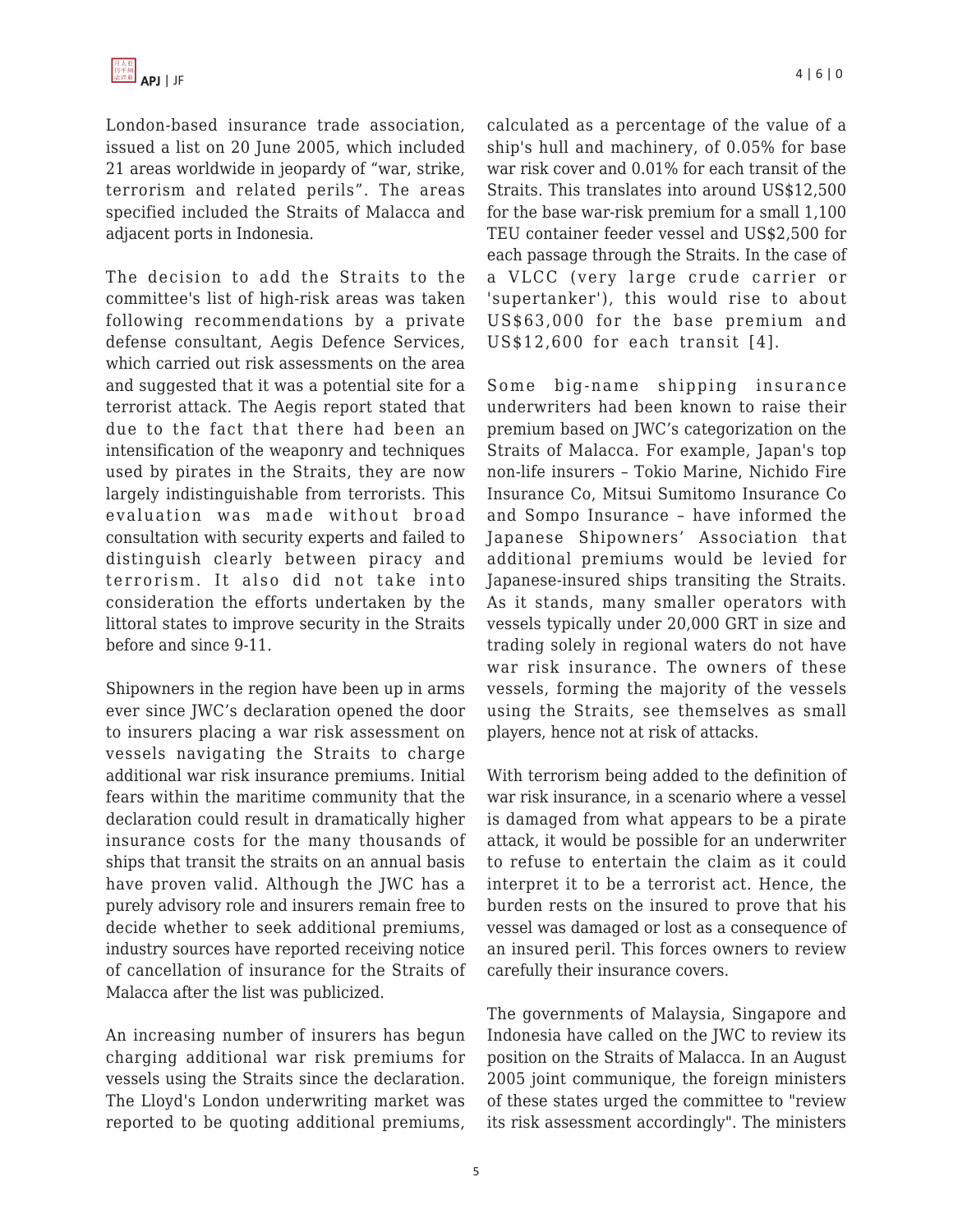

expressed their regret that the decision was taken without their consultation and failed to take into account their existing efforts to deal with the threats to safety and security in the Straits. The Federation of ASEAN Shipowners' Association described the decision as "misguided". Similar strong protests have been registered by shipping industry associations in the region against the assessment, but such efforts to convince the JWC to reverse its decision have been largely unsuccessful.

JWC has maintained that it has done no more than publish a list of areas considered at high risk of war or war-related perils on the basis of advice received from its consultants. It has denied asking insurers to charge higher war risk premiums for ships transiting the Straits of Malacca. The committee mentioned that it is entirely up to individual insurers to react to its evaluation.

Given the weight the committee's assessment carries, insurers will surely take advantage of the categorization of the JWC list to raise premiums in the Straits. Recent reports of insurance premium increase on ships traversing the Straits lend currency to this worry.

Although it is unlikely that JWC will remove the Straits of Malacca from its list any time soon despite the protests, some encouragement can be drawn from the fact that piracy cases in the Straits are at an all-time low. This can be attributed to increased efforts by the littoral states to improve security in the Straits. Over time, initiatives such as the Eyes in the Sky, joint patrols and other enhanced security measures announced by the littoral states should serve to improve security in the Straits further and mitigate the perceived threat.

#### **Dire straits, or worrying for nought?**

The littoral states have steadfastly called for a sense of perspective to be exercised in assessing the security situation in the Straits of Malacca. Through their actions and statements, they have demonstrated their tough stand on piracy. The recent IMB figures showing dramatic reduction of piracy attacks in the Straits vindicate the efforts undertaken to boost security in the waterway.

It is hence appropriate for the littoral states to speak strongly against the tendency to exaggerate security threats in the Straits, as underlined by JWC's categorization of the waterway as a war-risk zone. In light of the improving security situation in the Straits and the stepping up of security efforts in the littoral states, the declaration has appeared even more overdramatic. The littoral governments have provided substantial counter-evidence against the perception that they were not doing much to maintain security in the Straits.

JWC has stated that it would welcome measures to reduce security concerns in the Straits, including precisely the kind that the littoral states have undertaken. But it has also affirmed that the Straits of Malacca would remain on the list until it was clear that the measures planned by government and other agencies in the area had been implemented and were effective.

The International Maritime Bureau (IMB) [5] reported that attacks attributed to pirates in the Straits of Malacca fell from 38 in 2004 to 12 in 2005 [6].

Most of these were, in the words of Capt. P. Mukundan, the Director of IMB, merely "maritime muggings" involving small boats with fast outboard motors for opportunistic attacks on prosperous-looking vessels [7]. Based on the sharp reduction of attacks, Capt. Mukundan admitted in a recent seminar on piracy that the Straits was "not a hotspot anymore", and held that there was no reason for JWC to continue to include the area in its 'war risk zone' list [8].

However, despite this sharp reduction in piratical attacks and zero incidence of terrorist attack on ships sailing through the Straits,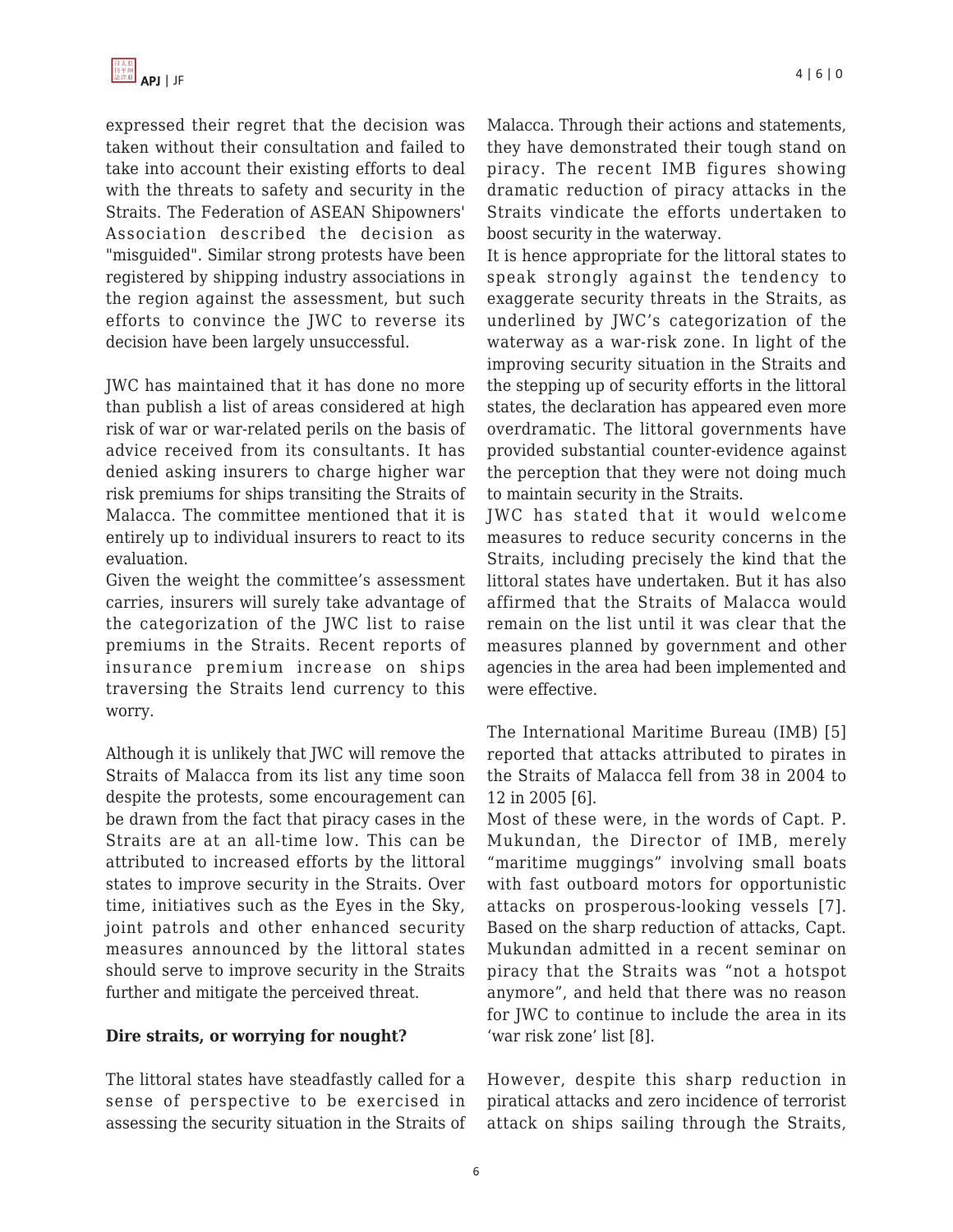globally there remains the impression that this prime passage is unsafe for vessels. Such negative perception needs to be put straight in light of the achievements of the littoral states in bringing about a marked decline in piracy incidents and improving the general level of security in the Straits.

In fact, the recorded attacks in the Straits represented less than 0.001% of its total traffic volume [9]. This is statistical confirmation of the low probability of pirate attack in the Straits. Even more so when one takes into account that incidents of pirate attacks in the Straits are at their lowest in a long time [10]. Given this, labeling the Straits an unsafe waterway that belongs in the same bracket as the waters of Somalia, Iraq and Lebanon, as categorized by JWC's list, seems unwarranted.

While it is not realistic to expect zero-piracy in the huge area of the Straits, the recent drastic drop in piracy attacks in to the Straits reveals the positive results of the intense efforts undertaken by the littoral states. It is too early to evaluate the effectiveness of some initiatives like the coordinated patrols and the 'Eyes in the Sky' program, but it is fair to expect substantial improvements in security in the area once all the initiatives are running full steam.

Given the improving security environment in the Straits, JWC should re-evaluate its dependence on the 'advisory' of security consultants and its one-eyed approach of not consulting with the relevant parties in coming up with its categorization.

# **Conclusion**

The drop in piracy incidents speaks volumes of the effectiveness of the measures introduced in significantly reducing risk in the Straits. By all accounts, the measures implemented have proven to be effective, as evidenced by the encouraging reports by IMB and its vote of confidence in the improving security situation in the Straits.

The littoral states will continue to face a plethora of challenges, existing and emerging, to manage the Straits in the years ahead. They will have their work cut out for them to assure safe passageway in the waterway while balancing their own national and regional interests with those of the international community. Only persistent monitoring of the Straits to protect it from the many threats will help ensure a comprehensive security environment for this vital passage. The international community must put its money where their mouth is and match words with deeds to help littoral states address the security concerns in Straits in a cooperative manner that does not infringe upon the sovereignty of the states.

Given the many interests, perspectives and views at hand, it is important that any actions to mitigate such threats are undertaken in a rational manner in full consultation with the littoral states and in full cognizance of their sensitivities and national interests. It is hence crucial that stakeholders of the Straits find convergence in their dissimilarities and divergent interests towards protecting it.

# **Notes**

[1] Marine Department of Malaysia, 2005.

[2] Article 101 of the UN Convention on the Law of the Sea (UNCLOS) 1982 defines 'piracy' as consisting of any of the following acts: (a) any illegal acts of violence or detention, or any act of depredation, committed for private ends by the crew or the passengers of a private ship or a private aircraft, and directed: (i) on the high seas, against another ship or aircraft, or against persons or property on board such ship or aircraft; (ii) against a ship, aircraft, persons or property in a place outside the jurisdiction of any State; (b) any act of voluntary participation in the operation of a ship or of an aircraft with